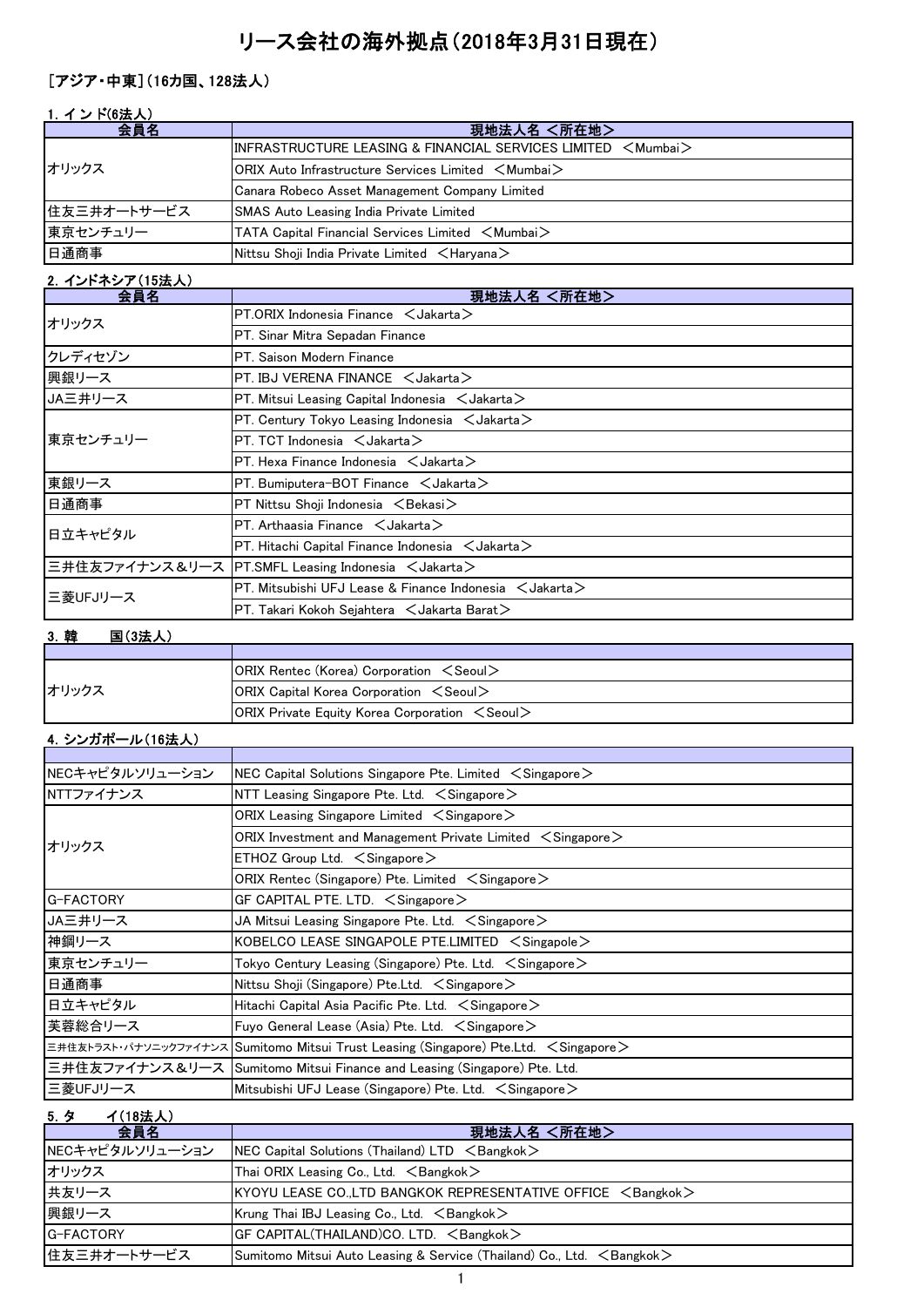| 東京センチュリー | $TISCO$ Tokyo Leasing Co., Ltd. $\leq$ Bangkok $>$                   |
|----------|----------------------------------------------------------------------|
|          | TC Advanced Solutions Co., Ltd. <bangkok></bangkok>                  |
|          | TC Car Solutions (Thailand) Co., Ltd. <bangkok></bangkok>            |
|          | $HTC$ Leasing Co., Ltd. $\leq$ Bangkok $>$                           |
| 東銀リース    | BOT Lease (Thailand) Co., Ltd. <bangkok></bangkok>                   |
| 日通商事     | Nittsu Shoji (Thailand) Co., Ltd. $\lt$ Ayutthaya $>$                |
|          | Nittsu Shoji Leasing (Thailand) Co., Ltd. $\leq$ Bangkok $>$         |
|          | $AZL$ (Thailand) Co., Ltd. $\leq$ Prachinburi $>$                    |
| 日立キャピタル  | Hitachi Capital (Thailand) Co., Ltd. <bangkok></bangkok>             |
|          | 三井住友ファイナンス&リース SMFL Leasing (Thailand) Co., Ltd. <bangkok></bangkok> |
| 三菱UFJリース | Bangkok Mitsubishi UFJ Lease Co., Ltd. <bangkok></bangkok>           |
|          | MUL (Thailand) Co., Ltd.                                             |

| 湾(6法人)<br>6. 台 |                                           |
|----------------|-------------------------------------------|
| 会員名            | 現地法人名 <所在地>                               |
| オリックス          | ORIX Taiwan Corporation <台北>              |
|                | ORIX Auto Leasing Taiwan Corporation <台北> |
|                | ORIX Taiwan Asset Management Company <台北> |
| JA三井リース        | 日商三井租賃事業股份有限公司 台北分公司 <taipei></taipei>    |
| 昭和リース          | 日商昭和租賃股份有限公司 台北分公司                        |
| 東京センチュリー       | 統一東京股份有限公司 <台北>                           |

| 7. 中<br>国(25法人、香港除く) |                                                                                           |
|----------------------|-------------------------------------------------------------------------------------------|
| 会員名                  | 現地法人名 <所在地>                                                                               |
| NTTファイナンス            | 環宇郵電国際租賃有限公司 <北京>                                                                         |
|                      | ORIX China Corporation <上海>                                                               |
|                      | CHINA RAILWAY LEASING CO., LTD. <上海>                                                      |
| オリックス                | Beijing Oriental Jicheng Co., Ltd. $\lt t$ 北京 $>$                                         |
|                      | ORIX (China) Investment Co., Ltd <大連>                                                     |
|                      | Pang Da ORIX Auto Leasing Co., Ltd. <北京>                                                  |
| 興銀リース                | 興銀融資租賃(中国)有限公司 <上海>                                                                       |
|                      | 東瑞盛世利融資租賃有限公司 <上海>                                                                        |
|                      | 東瑞盛世利(上海)商業保理有限公司 <上海>                                                                    |
| 東京センチュリー             | 瑞盛宝融資租賃(上海)有限公司 <上海>                                                                      |
|                      | 統盛融資租賃有限公司 <蘇州>                                                                           |
|                      | 大連氷山集団華慧達融資租賃有限公司 <大連>                                                                    |
|                      | 蘇州高新福瑞融資租賃有限公司 <蘇州>                                                                       |
| 東銀リース                | 東銀融資租賃(天津)有限公司 <天津>                                                                       |
|                      | 東銀利市商業保理(上海)有限公司 <上海>                                                                     |
| 日通商事                 | 日通商事(武漢)倉儲有限公司 <武漢>                                                                       |
|                      | 日通商事(上海)貿易有限公司 <上海>                                                                       |
| 日立キャピタル              | Hitachi Capital Leasing (China) Co.,Ltd. (日立租賃(中国)有限公司)<北京>                               |
|                      | Hitachi Capital Factoring (China) Co., Ltd. <上海>                                          |
| 芙蓉総合リース              | 芙蓉綜合融資租賃(中国)有限公司 <上海>                                                                     |
|                      | Sumitomo Mitsui Finance and Leasing (China) Co., Ltd.(三井住友融資租賃(中国)有限公司) <広州>              |
|                      | 三井住友ファイナンス&リース Shanghai Sumitomo Mitsui Finance and Leasing Co.,Ltd.(上海三井住友融資租賃有限公司) <上海> |
|                      | Shanghai Sumitomo Mitsui General Finance and Leasing Co., Ltd.(上海三井住友総合融資租賃有限公司) <上海>     |
| 三菱UFJリース             | Mitsubishi UFJ Lease & Finance (China) Co. Ltd. < Shanghai>                               |
|                      | DMC Energy Management Services (Shenzhen) Co., Ltd.                                       |

# 7.中 国 (香 港)(12法人)

| 会員名             | 現地法人名 <所在地>                                           |
|-----------------|-------------------------------------------------------|
| NECキャピタルソリューション | NEC Capital Solutions Hong Kong Limited <九龍>          |
| オリックス           | <b>ORIX Asia Limited</b>                              |
|                 | <b>ORIX Asia Capital Limited</b>                      |
| 首都圏リース          | DFL-Shutoken Leasing (Hong Kong) Company Limited <香港> |
| ディー・エフ・エル・リース   |                                                       |
| 三菱UFJリース        |                                                       |
| 東京センチュリー        | Tokyo Leasing (Hong Kong) Ltd. <香港>                   |
| 東銀リース           | BOT Lease (Hong Kong) Co., Ltd.                       |
| 日通商事            | 日通商事(香港)有限公司                                          |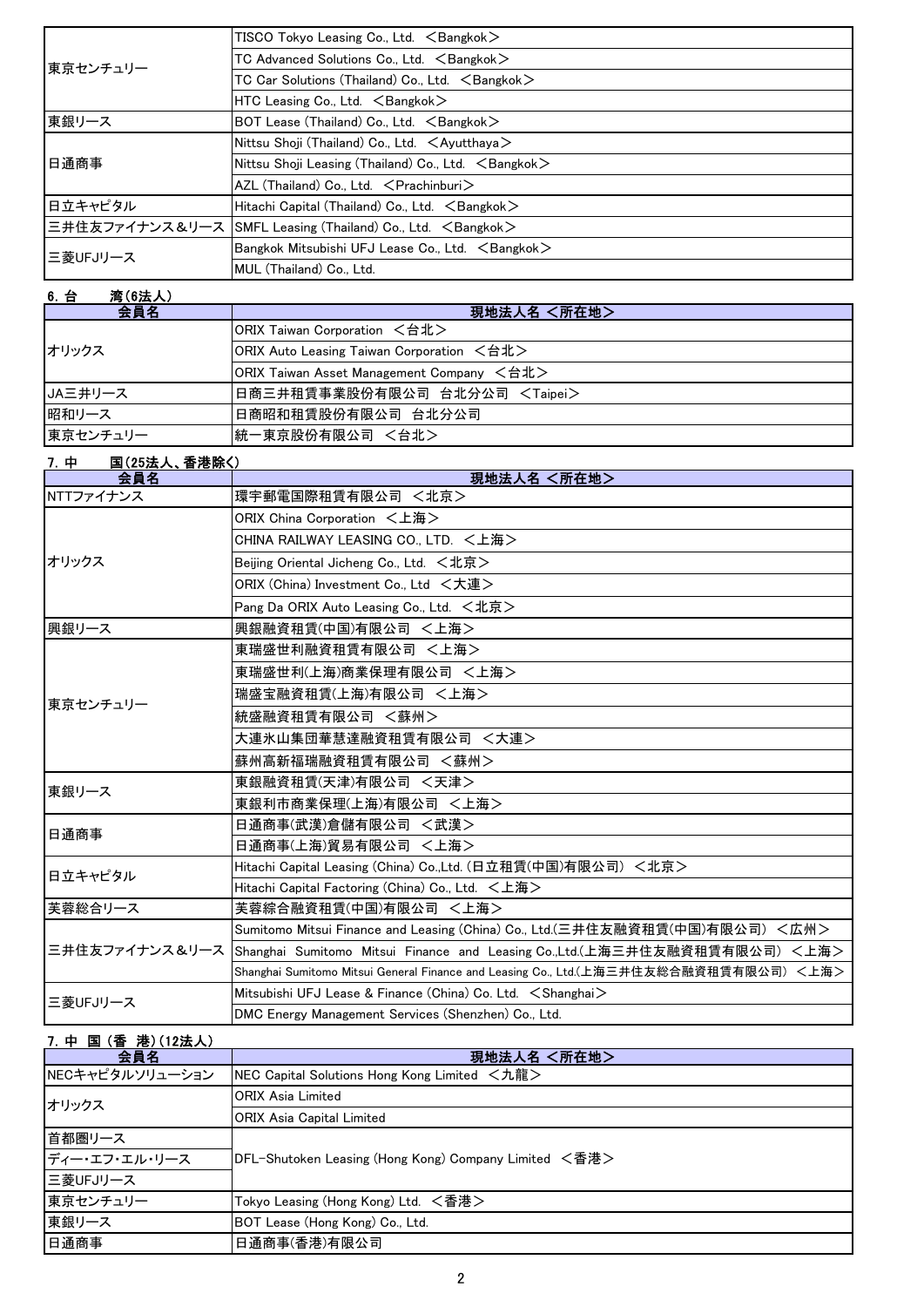| 日立キャピタル  | Hitachi Capital (Hong Kong) Ltd. $\leq$ Hong Kong $\geq$                 |
|----------|--------------------------------------------------------------------------|
|          | Hitachi Capital Management (China) Ltd. <hong kong=""></hong>            |
|          | Fuyo General Lease (HK) Limited                                          |
| 芙蓉総合リース  |                                                                          |
|          |                                                                          |
|          | 三井住友ファイナンス&リース  Sumitomo Mitsui Finance and Leasing (Hong Kong) Limited  |
| 三菱UFJリース | Mitsubishi UFJ Lease & Finance (Hong Kong) Limited <hong kong=""></hong> |

## 8. パキスタン(1法人)

| $\overline{\phantom{a}}$ | 現地法人名 <<br>く所在地>                                         |
|--------------------------|----------------------------------------------------------|
| オリックス                    | <b>ORIX Leasing Pakistan Limited <karachi></karachi></b> |

### 9. フィリピン(5法人)

| 会員名      | 現地法人名 <所在地>                                                                                       |
|----------|---------------------------------------------------------------------------------------------------|
| オリックス    | $ ORIX$ METRO Leasing and Finance Corporation $\leq$ Makati city $\geq$                           |
|          | $ ORIX$ Auto Leasing Philippines Corporation $\leq$ Makati city $\geq$                            |
| 興銀リース    | $\vert$ Japan-PNB Leasing & Finance Corp. $\leq$ Manila $\geq$                                    |
| 東京センチュリー | <b>BPI Century Tokyo Lease &amp; Finance Corporation <math>\leq</math>Manila<math>\geq</math></b> |
| 東銀リース    | BOT Lease and Finance Philippines, Inc. $\leq$ Manila $\geq$                                      |

#### 10. マレーシア(11法人)

| 会員名             | 現地法人名 <所在地>                                                                 |
|-----------------|-----------------------------------------------------------------------------|
| NECキャピタルソリューション | NEC Capital Solutions Malaysia Sdn. Bhd. $\lt$ Kuala Lumpur $\gt$           |
| オリックス           | ORIX Leasing Malaysia Berhad $\leq$ Kuala Lumpur $\geq$                     |
|                 | ORIX Credit Malaysia Sdn. Bhd. $\leq$ Kuala Lumpu $\geq$                    |
|                 | ORIX Car Rentals Sdn. Bhd. $\leq$ Kuala Lumpur $\geq$                       |
|                 | ORIX Rentec (Malaysia) Sdn. Bhd. $\leq$ Kuala Lumpur $\geq$                 |
|                 | ORIX Auto Leasing Malaysia Sdn. Bhd. $\leq$ Kuala Lumpur $\geq$             |
|                 | ORIX Asset Management Malaysia Sdn. Bhd. < Kuala Lumpur>                    |
| 東京センチュリー        | Tokyo Century Capital (Malaysia) Sdn. Bhd. $\,$ $<$ Kuala Lumpur $>$        |
| 日通商事            | Nittsu Shoji (Malaysia) Sdn.Bhd. $\lt$ Johor $\gt$                          |
| 日立キャピタル         | Hitachi Capital Malaysia Sdn.Bhd. <penang></penang>                         |
|                 | 三井住友ファイナンス&リース  SMFL Leasing (Malaysia) Sdn. Bhd. <kuala lumpur=""></kuala> |

## 11.ベトナム(3法人)

| 会員名      | 現地法人名 <所在地>                                                                                             |
|----------|---------------------------------------------------------------------------------------------------------|
| オリックス    | Indochina Capital Corporation $\lt$ Ho Chi Minh City $\gt$                                              |
| 日立キャピタル  | Hitachi Capital Corporation Vietnam Representative Office $\leq$ Ho Chi Minh $\geq$                     |
| 三菱UFJリース | Mitsubishi UFJ Lease & Finance Co. Ltd. Ho Chi Minh City Representative Office <ho chi="" minh=""></ho> |

### 12.モンゴル(2法人)

| ▲ 昌 夕   | 現地法人名 <所在地>                                          |
|---------|------------------------------------------------------|
| エムジーリース | TDB Leasing LLC <ウランバートル>                            |
| オリックス   | $ TenGer$ Financial Group LLC $\leq$ Ulaanbaatar $>$ |

## 13.アラブ首長国連邦(1法人)

| ᄾᆯᄼ              | 現地法人名 <所在地>                               |
|------------------|-------------------------------------------|
| オリックス            | IAI Hail ORIX Finance PSC <dubai></dubai> |
| 14. サウジアラビア(2法人) |                                           |
| $\sim$ $\sim$    | マロ いしゃようし フォート・ファイル いしゃく                  |

| 会員名             | 現地法人名 <所在地>                                             |
|-----------------|---------------------------------------------------------|
| オリックス           | Saudi ORIX Leasing Company $\leq$ Riyadh $>$            |
| ■三菱UFJリース       | Ajil Financial Services Company Ltd. $\lt$ Jeddah $\gt$ |
| - 15 トル. コ/1注ま) |                                                         |

| 13. F ル コ、l   広人ノ |                                                                                   |
|-------------------|-----------------------------------------------------------------------------------|
|                   | ■現地法人名 <所在地>                                                                      |
| 三菱UFJリース          | Ekim Turizm Ticaret Ve Sanayi A.S. $\leq$ Istanbul $\geq$                         |
| 16. バーレーン(1法人)    |                                                                                   |
|                   | 現地法人名 <所在地>                                                                       |
| オリックス             | The Mediterranean & Gulf Insurance & Reinsurance Company B.S.C. $\leq$ Manama $>$ |

## [北米・中南米](4カ国、30法人)

#### 17.アメリカ合衆国(23法人)

| <b>AND THE REAL</b><br>今日ネ | 現地法人名 <所在地>                                                                |
|----------------------------|----------------------------------------------------------------------------|
| NTTファイ                     | <b>INT<sup>7</sup></b><br>Leasing $(U.S.A.)$ , Inc.<br><new york=""></new> |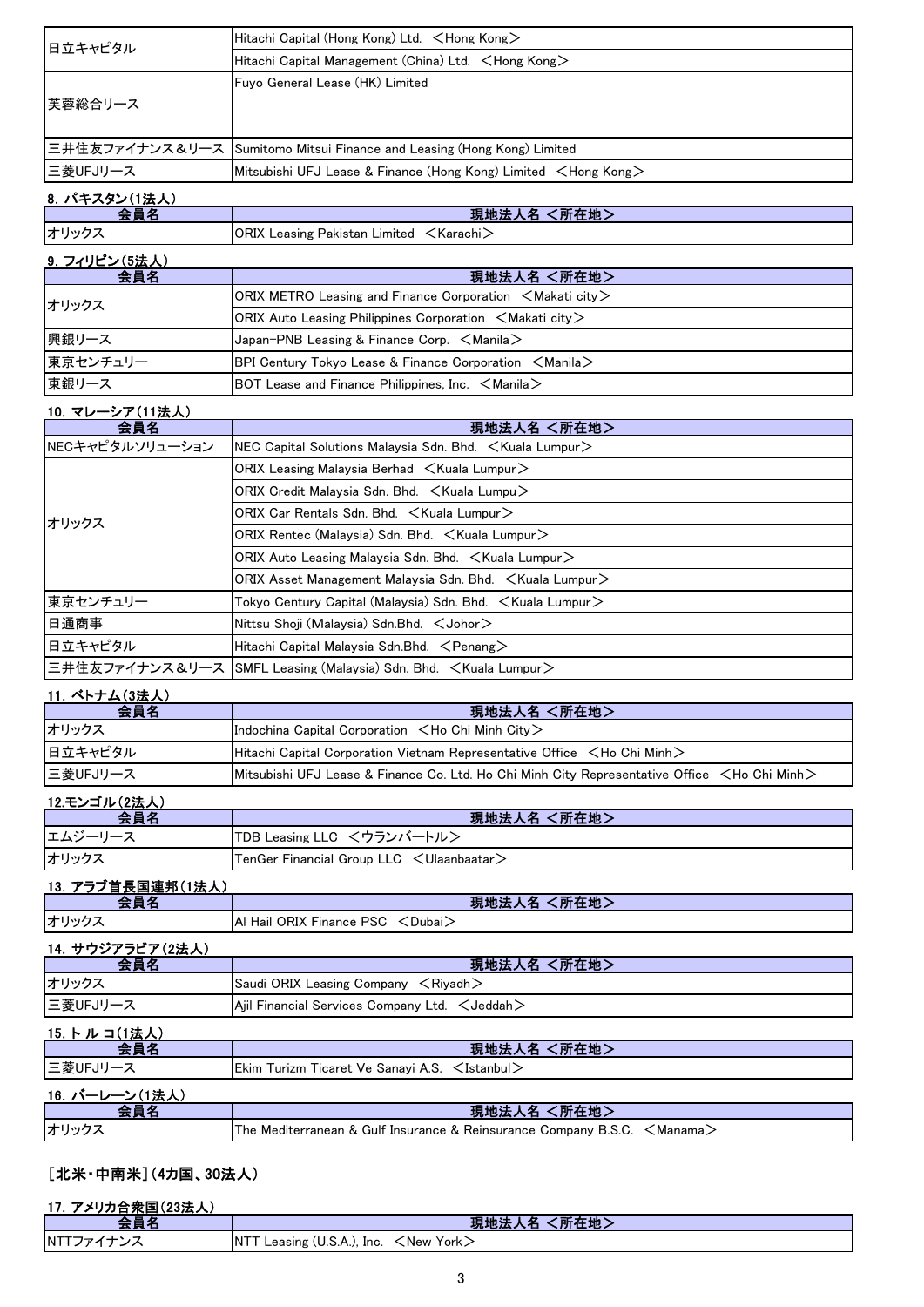|          | ORIX USA Corporation <dallas.tx></dallas.tx>                            |
|----------|-------------------------------------------------------------------------|
|          | RED Capital Group, LLC $\leq$ Columbus, OH $>$                          |
|          | Mariner Investment Group LLC <harrison, ny=""></harrison,>              |
|          | Boston Financial Investment Management L.P                              |
| オリックス    | Ormat Technologies, Inc.                                                |
|          | Lancaster Pollard Holdings, LLC                                         |
|          | Boston Partners Global Investors, Inc.                                  |
|          | Harbor Capital Advisors, Inc.                                           |
| JA三井リース  | JA Mitsui Leasing Capital Corporation $\,$ $<$ New York $>$             |
|          | Mitsui Rail Capital LLC. < Chicago>                                     |
|          | CSI Leasing, Inc. $\leq$ St. Louis $>$                                  |
| 東京センチュリー | Tokyo Century (USA) Inc. < Purchase, NY>                                |
|          | TC Skyward Aviation U.S., Inc. <new york=""></new>                      |
|          | GA Telesis, LLC <florida></florida>                                     |
|          | Nittsu Shoji U.S.A., Inc. $\leq$ Arlington Heights, IL $>$              |
| 日通商事     | NEX Transport Inc. $\leq$ East Liberty, OH $>$                          |
| 日立キャピタル  | Hitachi Capital America Corp. <norwalk, ct=""></norwalk,>               |
| 芙蓉総合リース  | Fuvo General Lease (USA) Inc. <new york=""></new>                       |
| 三菱UFJリース | Mitsubishi UFJ Lease & Finance (U.S.A.) Inc. <new ny="" york,=""></new> |
|          | Jackson Square Aviation, LLC < San Francisco, CA>                       |
|          | Beacon Intermodal Leasing, LLC $\leq$ Boston, MA $>$                    |
|          | <b>MUL Railcars, Inc.</b>                                               |

## 18. カナダ(3法人)

| 会員名            | 現地法人名 <所在地>                                            |
|----------------|--------------------------------------------------------|
| 日立キャピタル        | $ $ Hitachi Capital Canada Corp. $\leq$ Toronto $\geq$ |
|                | <b>ICLE Capital Inc.</b>                               |
| 芙蓉総合リース        | Fuyo General Lease (Canada) Inc. $\leq$ Tronto $\geq$  |
| ユヘーゴニンショ ムンナリン |                                                        |

| 19. フラジル(2法人) |                                                                                                   |
|---------------|---------------------------------------------------------------------------------------------------|
| 会員名           | 現地法人名 <所在地>                                                                                       |
| オリックス         | <b>ORIX Brazil Investments and Holdings Limited <math>\leq</math> Sao Paulo <math>\geq</math></b> |
|               | $ {\sf RB}$ Capital Empreendimentos S.A. $\leq$ Sao Paulo $\geq$                                  |

### 20.メキシコ(2法人) 会員名 現地法人名 <所在地> 東銀リース BOT Lease Mexico S.A. de C.V. <Mexico> 日通商事 Nittsu Shoji (Mexico) S.A.de C.V.

## [欧州](7カ国、24法人)

#### 21.アイルランド(8法人)

| 会員名      | 現地法人名 <所在地>                                                                            |
|----------|----------------------------------------------------------------------------------------|
| オリックス    | ORIX Aviation Systems Limited <dublin></dublin>                                        |
| 東京センチュリー | TC Aviation Capital Ireland Ltd. < Dublin>                                             |
|          | TC Skyward Aviation Ireland Ltd. < Dublin>                                             |
| 芙蓉総合リース  | $\sf IFGL$ Aircraft Ireland Limited $\sf <$ Dublin $\sf >$                             |
|          | 三井住友ファイナンス&リース SMBC Aviation Capital Limited                                           |
| E菱UFJリース | Mitsubishi UFJ Lease & Finance (Ireland) Designated Activity Company $\,$ < Dublin $>$ |
|          | Jackson Square Aviation Ireland Limited <dublin></dublin>                              |
|          | Engine Lease Finance Corporation $\leq$ Shannon $\geq$                                 |

#### 22.イギリス(4法人)

| 会員名      | 現地法人名 <所在地>                                                         |
|----------|---------------------------------------------------------------------|
| 興銀リース    | IBJ Leasing (UK) Limited $\lt$ London $\gt$                         |
| 東京センチュリー | Tokyo Leasing (UK) $PLC \leq$ London $>$                            |
| 日立キャピタル  | Hitachi Capital (UK) $PLC \leq$ Surrey                              |
| 芙蓉総合リース  | Aircraft Leasing and Management Limited $\langle$ Crawley $\rangle$ |